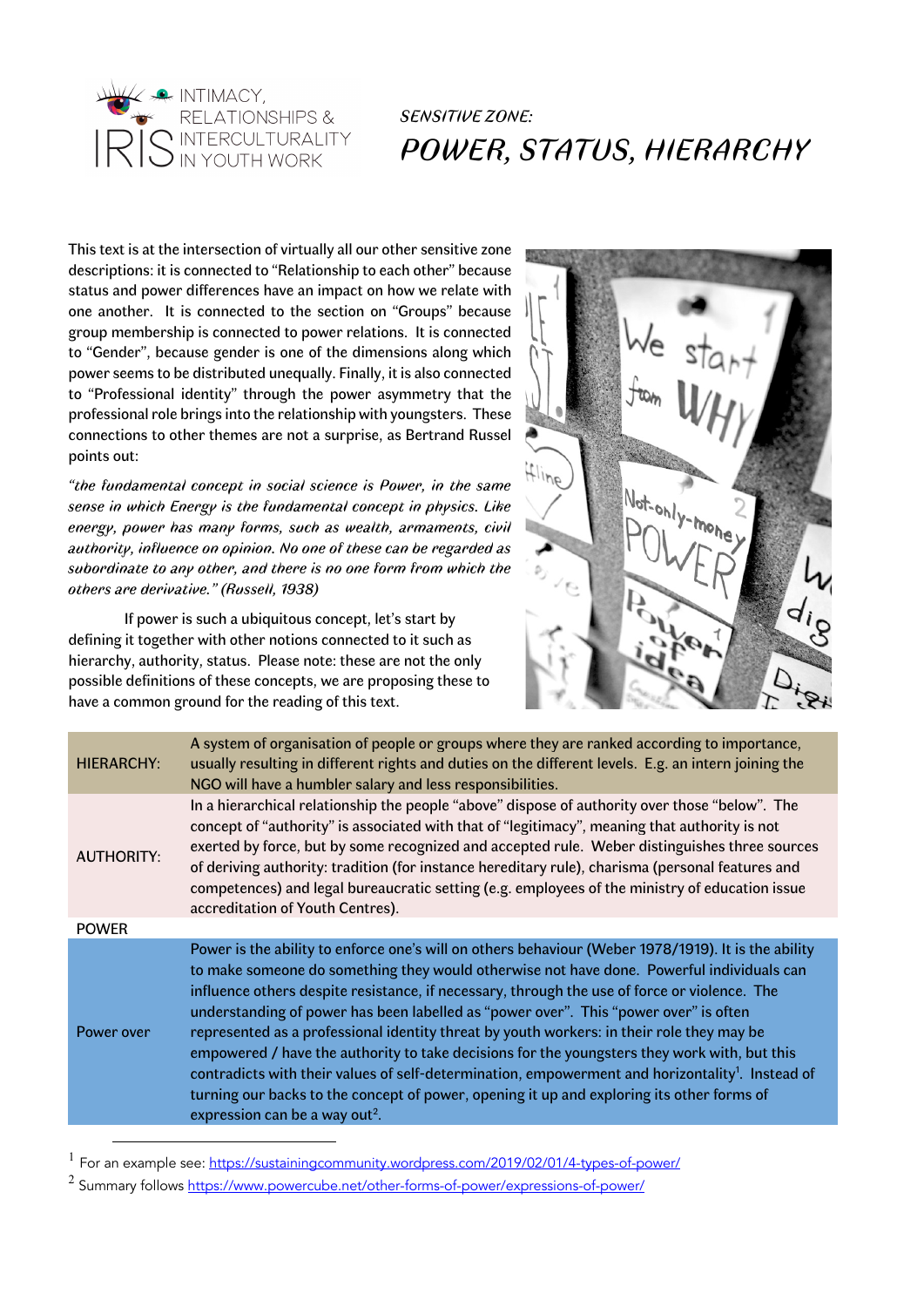

| Power with                 | If "power over" can become an action through force and coercion,<br>power with yields change through shared interests, collaboration,<br>relationship and collective action. For example, different youth<br>groups engaging together to express solidarity.                                                                                                                                                                                                                                                                                                                                                                                                                                                                                                                                                                                                                                                                                                                                                                                                                                                                                                                                                                                                                                                                                         |
|----------------------------|------------------------------------------------------------------------------------------------------------------------------------------------------------------------------------------------------------------------------------------------------------------------------------------------------------------------------------------------------------------------------------------------------------------------------------------------------------------------------------------------------------------------------------------------------------------------------------------------------------------------------------------------------------------------------------------------------------------------------------------------------------------------------------------------------------------------------------------------------------------------------------------------------------------------------------------------------------------------------------------------------------------------------------------------------------------------------------------------------------------------------------------------------------------------------------------------------------------------------------------------------------------------------------------------------------------------------------------------------|
| Power within /<br>Power to | If "power with" focuses on the potential of the group, these two<br>expressions are centred on the individual. "Power within" invites one<br>to tap into one's self-worth and self-knowledge, recognise her/his<br>own abilities and capacities and draw power from this recognition.<br>'Power to' offers to translate this awareness and recognition of one's<br>worth into a potential of action to "shape his or her life and world" <sup>3</sup> .<br>The example here would be the youth worker who, instead of taking<br>the decision for the youngster, assists her / him in becoming aware<br>of her resources and taking the decision. This is a course of action<br>which is typically associated with the concept of "empowerment". In<br>this example, empowerment is an individual action, an enhancement<br>for autonomy. Adding to it a "power with" perspective opens the<br>floor for the collectivisation of experiences and prepares the way for<br>a more systemic action and change.                                                                                                                                                                                                                                                                                                                                           |
| <b>STATUS</b>              | "Social status is a measurement of a social value. More specifically, it refers to the relative level<br>of respect, honour, assumed competence, and deference accorded to people, groups, and<br>organizations in a society." <sup>4</sup> Andresen and his colleagues (2015) point to the three separate<br>components of "status":<br>respect and admiration: individuals who afford high<br>a)<br>status are held in high regard and esteem by others<br>b) voluntary deference: People afford higher status to<br>another individual by voluntarily complying with that<br>individual's wishes, desires, and suggestions-a<br>compliance unaccompanied by threat or coercion<br>perceived instrumental social value: people afford<br>$\mathbf{c}$<br>higher status to an individual when that individual appears to possess personal<br>characteristics that will facilitate their own goal accomplishment<br>It also seems that the desire for status is a fundamental human motive in line with the<br>observation that status seems to predict subjective well-being, as well mental and physical health<br>(Andersen 2015). What's more, people seem to be motivated to increase status in a competitive<br>way, that is, they seek to have higher status than others, above and beyond simply having high<br>status (Andresen et al 2016) |

<sup>3</sup> https://www.powercube.net/other-forms-of-power/expressions-of-power/

<sup>4</sup> https://en.wikipedia.org/wiki/Social\_status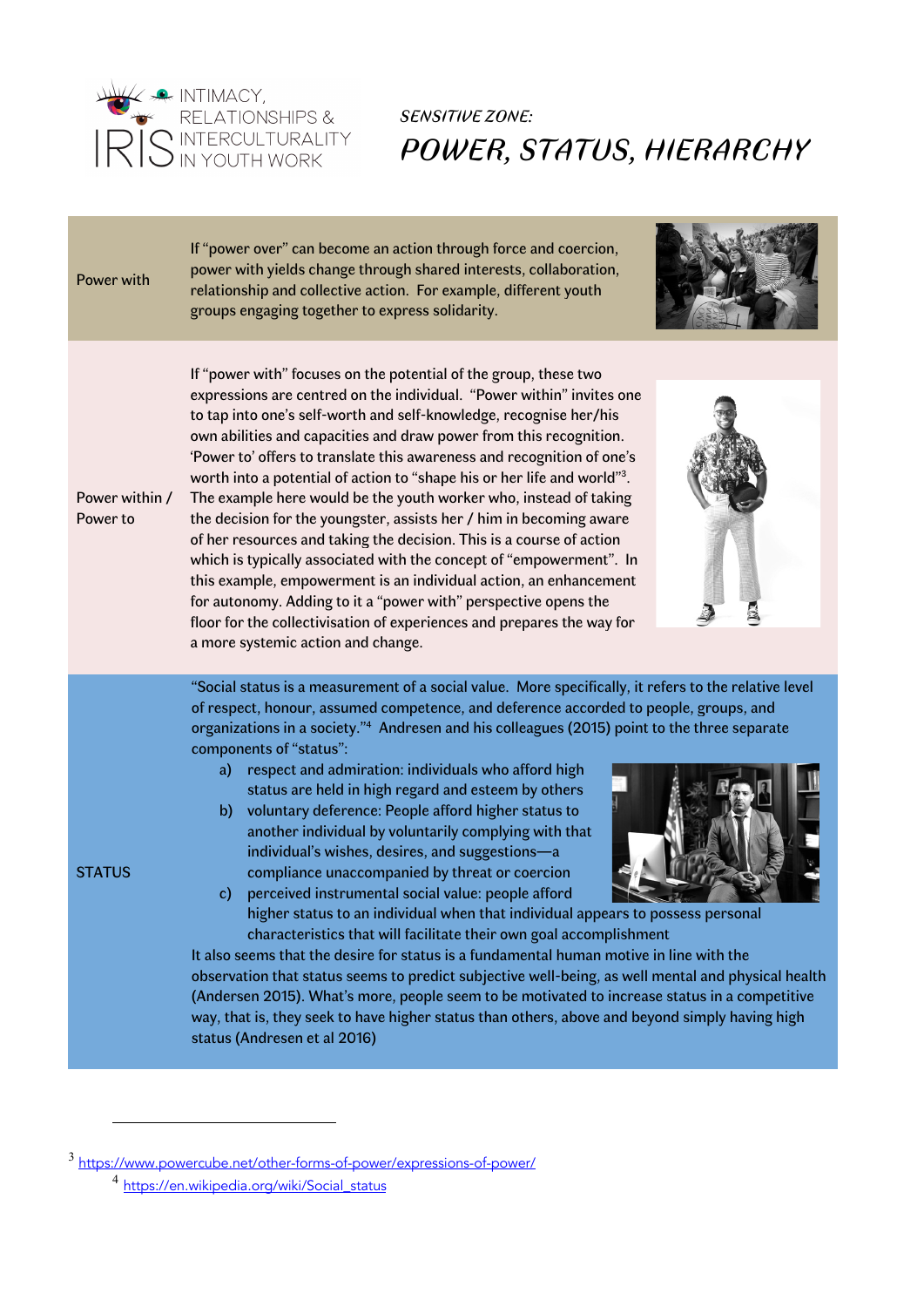

Some of these notions seem to go hand in hand, although they do not necessarily do so. Hierarchy and authority can both refer to power (in the sense of power over) or status. A person can be in a power position, disposing over resources, but without social prestige or recognition - i.e. status.

Let's consider the incident "Don't follow Ramadan" (FR). One of the youth workers in the incident can be considered as having "power over" a young Muslim man: he is the founder of the organisation; both his official status and his age confers him authority. Instead of forbidding Ramadan, the youth worker's action could be interpreted as an intent to "give" "power to" the young Muslim boy to reconsider the traditions and empower himself not to follow those if they don't fit his personal objectives. Does the young man perceive this interaction as empowering? We don't know that; he may as well perceive it as a threat to his freedom to follow a valued tradition. This is a recurrent problem with models developed in individualistic societies: it is difficult to appreciate precisely to what extent they will be meaningful in other cultural contexts.

In the following we will start by exploring intercultural dimensions of these concepts, then we will use the incidents to illustrate them.

#### *Cross-cultural differences in perceiving status, power, hierarchy*

#### *The origin of status differences*

Where is status derived from? Are there differences in the way cultures distribute status? A first differentiation is between ascribed and achieved status. Ascribed status is connected to group memberships, or features that automatically assign the person along the social hierarchy. A person could be associated with higher status because he's a man rather than a woman, because he's older and wealthier. Achieved status is acquired by the actor, it is earned, based on the achievements of the person. Think of an employee who is promoted because she made important contributions for her organisation.

It is a common (mis)perception that in modern, industrial societies achieved status is the dominant model to gain power, while traditional societies<sup>5</sup> go by ascribed status (Andresen 2015) Indeed it would be naïve to think that in the modern Western countries only achievement counts, and that through achievement all pre-existing differences get levelled out: a bulk of research on different forms of discrimination witnesses the opposite. Clearly, we'll find both models in all societies, while maintaining some bias towards one form or the other.

Generational differences could also be at play. It is possible that younger generations tend towards achieved status even in societies where ascribed status was the basis for differentiations: a domain worth investigating in future research!





<sup>5</sup> A very large category referring to very different types of communities that are not industrial, urbanized, capitalist 'modern' societies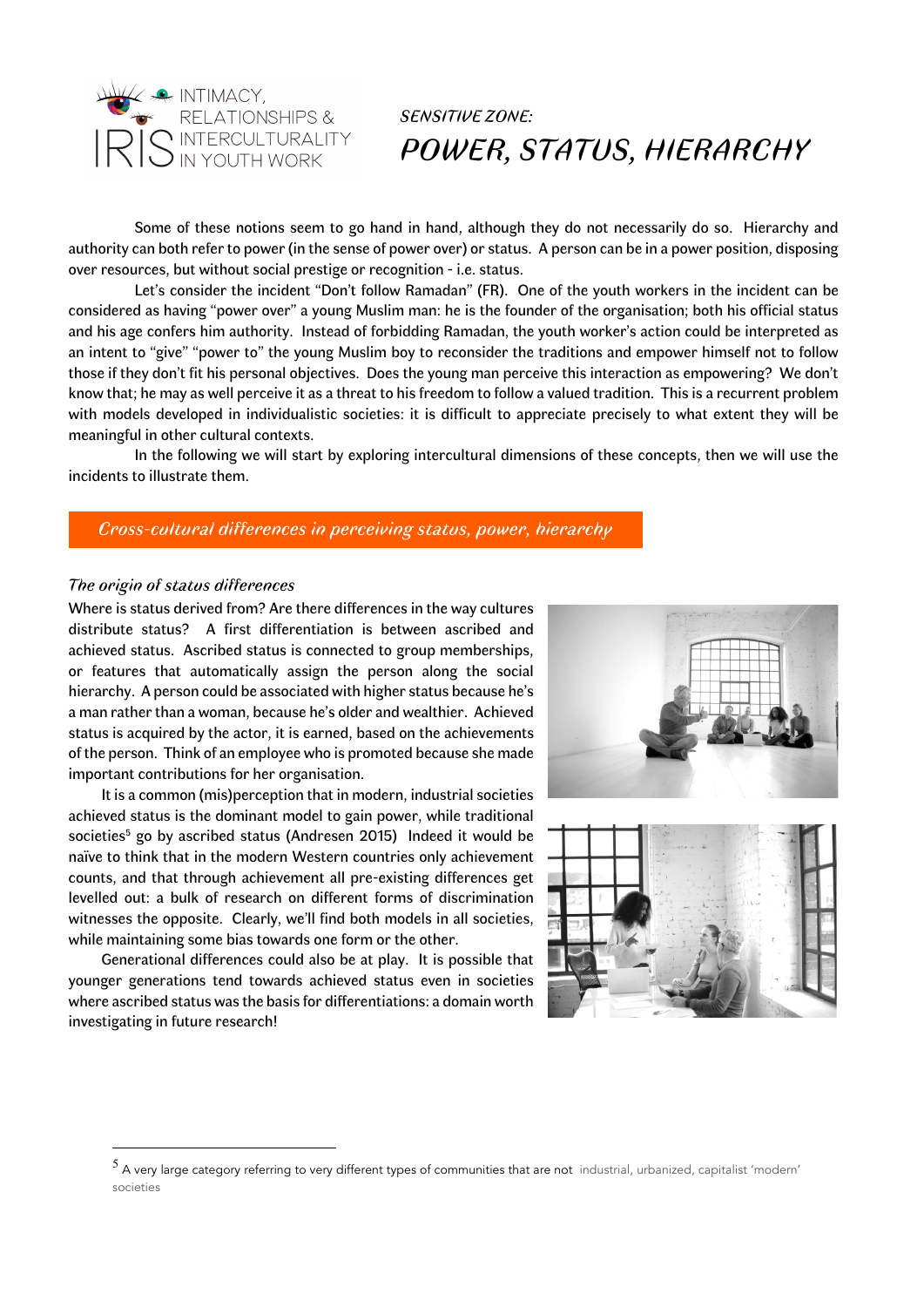

### *a. The importance of status and power differences*

Cultures also differ in terms of the importance attributed to power differences. Some societies will tend towards the minimization of such differences, while others towards their recognition. This is actually one of the main dimensions of cultural differences that Hofstede has identified. He calls it "Power distance6 ."

*"This dimension expresses the degree to which the less powerful members of a society accept and expect that power is distributed unequally. The fundamental issue here is how a society handles inequalities among people. People in societies exhibiting a large degree of Power Distance accept a hierarchical order in which everybody has a place and which needs no further justification. In societies with low Power Distance, people strive to equalise the distribution of power and demand justification for inequalities of power."*

Hofstede's main focus was the comparison of national cultures. France and the Netherlands for instance have often been used to illustrate the two opposing orientations. The tendency towards horizontality of the Dutch can be seen for instance in the daily practice of the School headmaster to salute with a handshake every single student, and in the tendency of superiors and employees to have lunch together. The tendency towards more verticality in France can be seen for instance in patterns of asymmetric addressing: a university professor can treat the student in an informal way while the student has to treat the professor the formal way. Also, subordinates are not encouraged to disagree openly with their superiors. What works for national cultures can also be found in other types of cultures: professional domains, musical or other subcultures, generations etc. The NGO sector for instance tends towards more horizontality, the tendency is connected with the values which with the type of culture identifies with, for instance NGO identifies with equality and horizontality. However, different layers will add up to form individuals' own position on the power distance dimension. One of our incidents ("Don't follow the Ramadan" (FR)) highlights for instance how two people working for the same NGO have different approaches to hierarchy because of the differences in generations and political views.

### *Illustrations for status gaps and seeking status*

Seven out of the eight incidents coded under the "status and hierarchy" theme seem to revolve around intents of the young participants to dispute the status of the youth worker or seek status for themselves.

#### *Status gaps / Power with*

The protagonists of "Sound system" (FR) are two young men who are roughly the same age, both migrants coming from a similar geographic zone, with one important difference: Ahmed is working for an association, Omar participates in some activities from time to time. Ahmed receives official recognition for his competences, conferring him a higher status. Omar's unwanted volunteering to help in the adjustment of the sound system may have been motivated by the desire for status, to close the status gap with respect to Ahmed. Although there is this tendency of horizontality in status differences in the Netherlands in the analysis of the Dutch incidents narrators reflect on their ascribed (higher) social status as opposed to their clients. ( "The babysitter", "The handyman", "The boyfriend") They are older, wealthier, speak the local language, they have a paid job. They realize even if their best will as caregivers this status gap will have an impact on the relationship dynamics with their people. If this status gap remains unreflected that can cause extra vulnerability in the relationship on both sides. In the analysis of three incidents "The babysitter" (NL) and "The handyman" (NL) "The boyfriend" another aspect of status came up in overlaps with relationships and group belongings. It seems that in a minority / migrant position one 'strategy' for integration is to choose (consciously or not) a person from the hosting society with higher status and develop a more intimate relationship (like daughter- or son- and

 $^6$  See the exploration of differences between national cultures on https://hi.hofstede-insights.com/national-culture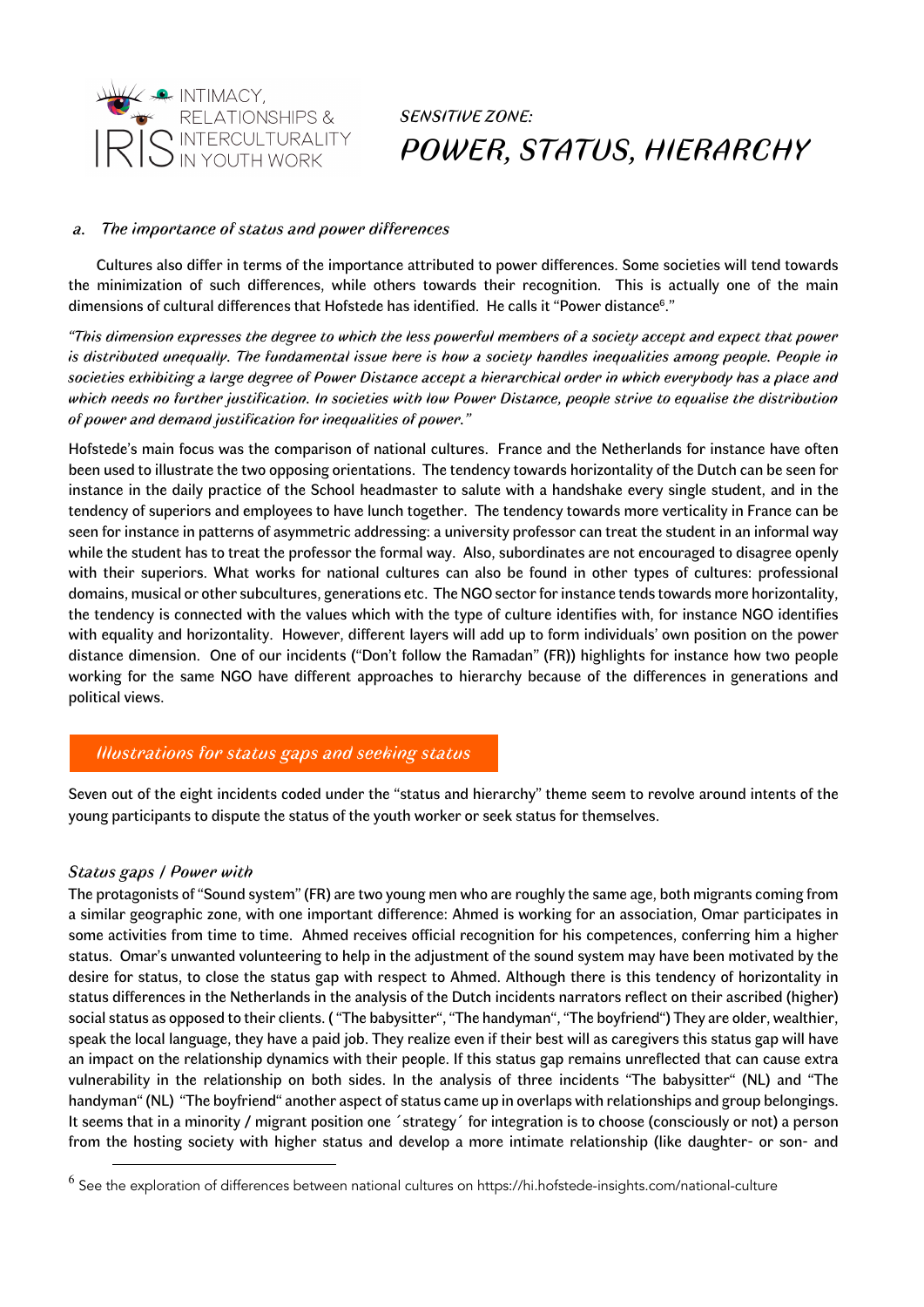

mother). But in the case of "The handyman" (NL) there is a hypothesis that the higher social/ economic status of the social worker might play a role in her sexual attractiveness for her client.

#### *Authority vs Instrumental status*

Two of the incidents "I got over it a long ago" (HU) and "These activities are shit" (HU) highlight a tension between the instrumental status and the authority of the youth worker. In both situations the youth workers propose activities that are very badly evaluated by some of the participants. At this point the youth workers lose their "instrumental social value" and lose their status and respectability, as reflected by the harsh verbal feedback they receive. This loss of status is connected to the belief system of participants regarding professional identity, they just need to recognize instrumental social value to a "good social worker" but not to a "bad one"

### *The gap between ascribed status and experienced status / gender dimension*

There is a recurrent type of incident occurring with female youth workers and young men whose reference frame gives priority to ascribed status and also includes a hierarchy between genders favouring men over women. We see this in three of the incidents, where young male participants step up against the authority of female youth workers. In "You are the colonizer" (HU) a participant insists on contradicting the youth worker. In "Earswhisperer" (ES) a participant whispers sexual comments to the facilitator's ear, while in "Hand on thighs" (FR) a participant puts his hand on the thighs of the facilitator under the table. The two latter incidents illustrate how sexual harassment of the women in higher status can serve to contest the subordinate status of men (Rogers 2008).

#### *The gap between explicit power and felt status*

In these last three incidents, there is possibly another type of "status gap" playing out. This one is connected to a professional principle of youth work: horizontality. This would imply that youth workers don't have "power over" the youngsters, and indeed, youth workers often emphasise this, claiming that they are on equal footing. This expressed power parity however could be in contrast with the inequality of "power to" or status that the young people feel. Studies of status gaps in interracial contexts offer some interesting parallels: according to studies, egalitarian White people interested in developing relations with members of minorities are unable to understand them and engage in "patronizing



self-presentation, to appear warmer, despite endorsing socially liberal ideologies" (cited in Fiske et al 2016). In a very subtle level, something similar could take place in interactions between youth workers and youngster that trigger the status-seeking behaviour. In this case bringing up the power relationship and process it , instead of denying it, would be a better strategie, but it is something to work on on further studies.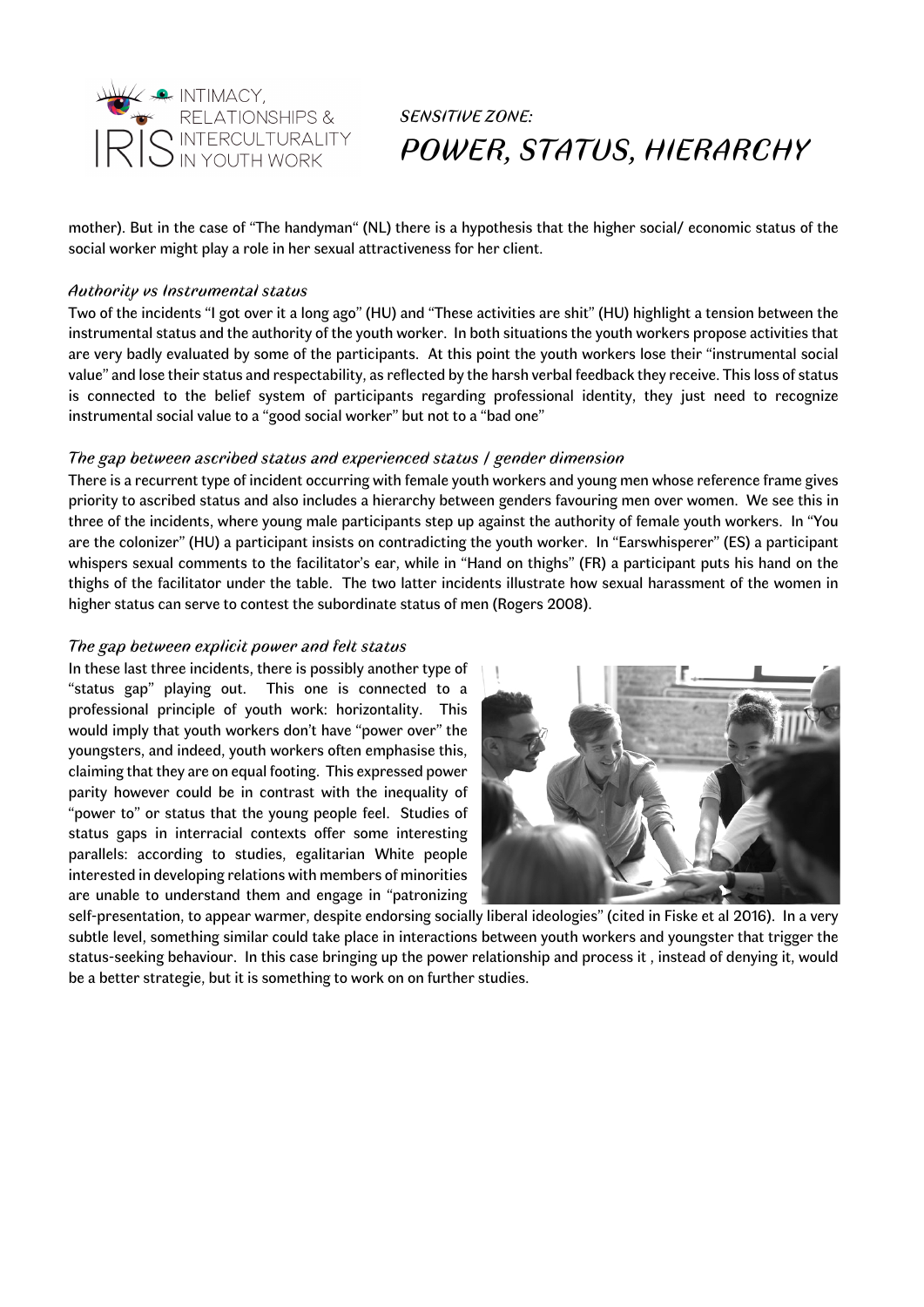

#### *References*

- Anderson, C., Hildreth, J. A. D., & Howland, L. (2015, March 16). Is the Desire for Status a Fundamental Human Motive? A Review of the Empirical Literature. Psychological Bulletin. Advance online publication. http://dx.doi.org/10.1037/a0038781
- Cameron Anderson and John Angus D. Hildreth. (2016). "Striving for superiority: The human desire for status". IRLE Working Paper No. 115-16. http://irle.berkeley.edu/workingpapers/115-16.pdf
- Susan T. Fiske, Cydney H. Dupree, Gandalf Nicolas, and Jillian K. Swencionis 2016 Status, Power, and Intergroup Relations: The Personal Is the Societal. Author manuscript accessed at https://www.ncbi.nlm.nih.gov/pmc/articles/PMC4955850/, last accessed 12/12/2019 Published in final edited form as: Curr Opin Psychol. 2016 Oct; 11: 44–48.

Hofstede https://hi.hofstede-insights.com/national-culture

- Rock, D. 2009 Status: A More Accurate Way of Understanding Self-Esteem accessed at: https://www.psychologytoday.com/us/blog/your-brain-work/200910/status-more-accurate-wayunderstanding-self-esteem
- Russell, Bertrand (1938). Power: A New Social Analysis. New York: Routledge. https://skepticva.org/Russell/power.htm

https://sustainingcommunity.wordpress.com/2019/02/01/4-types-of-power/

Max Weber in "Weber's Rationalism and Modern Society: New Translations for the 21st Century", translated and edited by Tony Waters and Dagmar Waters. pp. 137-138

| Title                     | Country   |
|---------------------------|-----------|
| Don't do Ramadan          | <b>FR</b> |
| The earwhisperer          | ES        |
| Hand on thighs            | <b>FR</b> |
| Sound system              | FR        |
| You are the colonizer     | HU        |
| I got over it a long ago  | HU        |
| These activities are shit | HU        |

#### *List of incidents*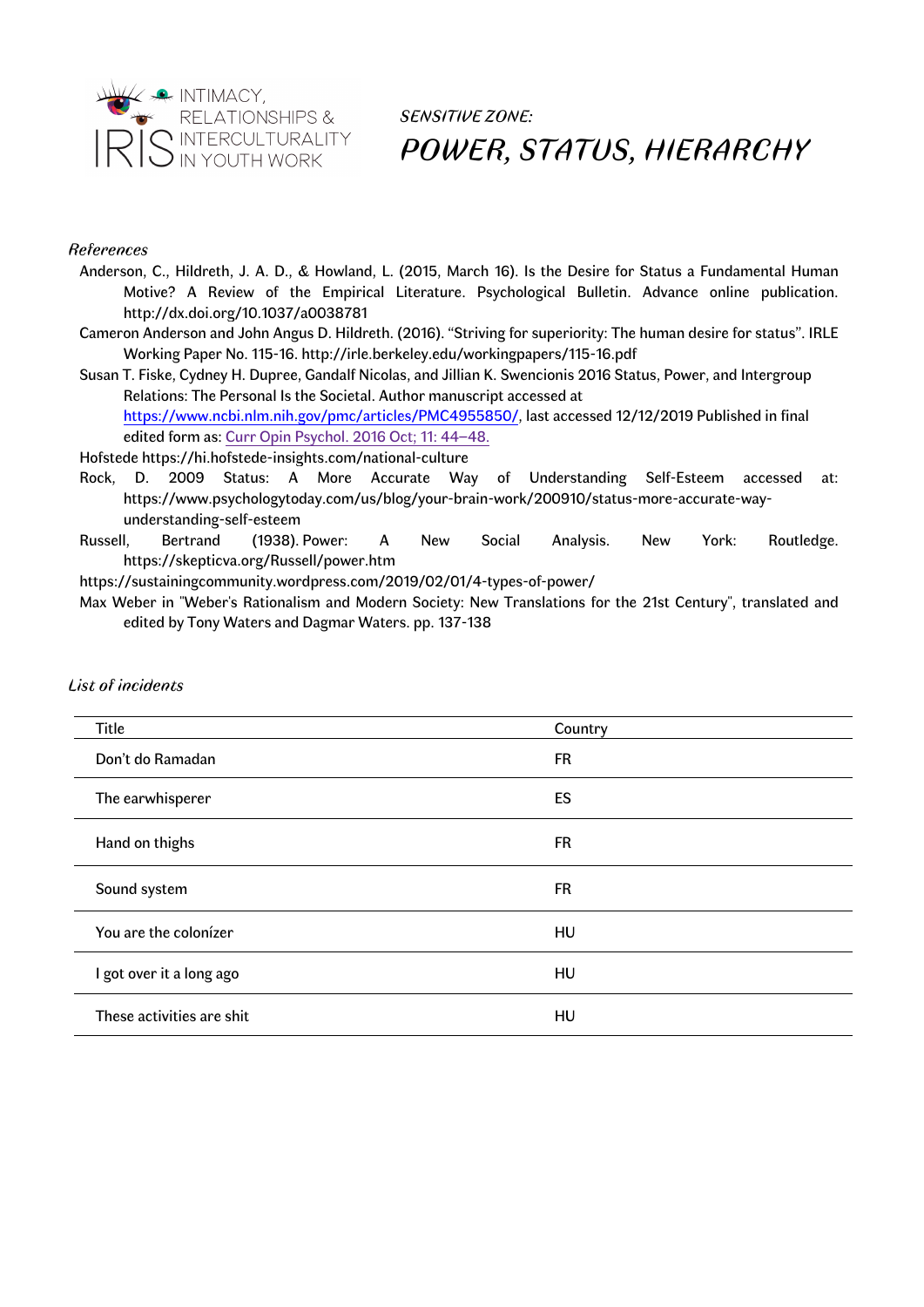

### *List of images*

- **1.** Photo by Polina Zimmerman from Pexels https://www.pexels.com/photo/notes-on-board-3782142/
- **2.** Photo by Andrew McMurtrie from Pexels https://www.pexels.com/photo/grayscale-photo-of-peopleholding-banner-3973905/
- **3.** Photo by Dazzle Jam from Pexels https://www.pexels.com/photo/woman-in-white-and-black-floral-shirtand-white-pants-4408055/
- **4.** Photo by August de Richelieu from Pexels https://www.pexels.com/photo/businessman-man-people-desk-4427614/
- **5.** Photo by Andrea Piacquadio from Pexels
- **6.** https://www.pexels.com/photo/positive-multiethnic-colleagues-discussing-ideas-in-modern-workspace-3931417/
- **7.** Photo by Andrea Piacquadio from Pexels
- **8.** https://www.pexels.com/photo/happy-multiracial-colleagues-discussing-project-in-modern-officeagainst-window-3931554/
- **9.** Photo by fauxels from Pexels
- **10.** https://www.pexels.com/photo/multi-cultural-people-3184437/